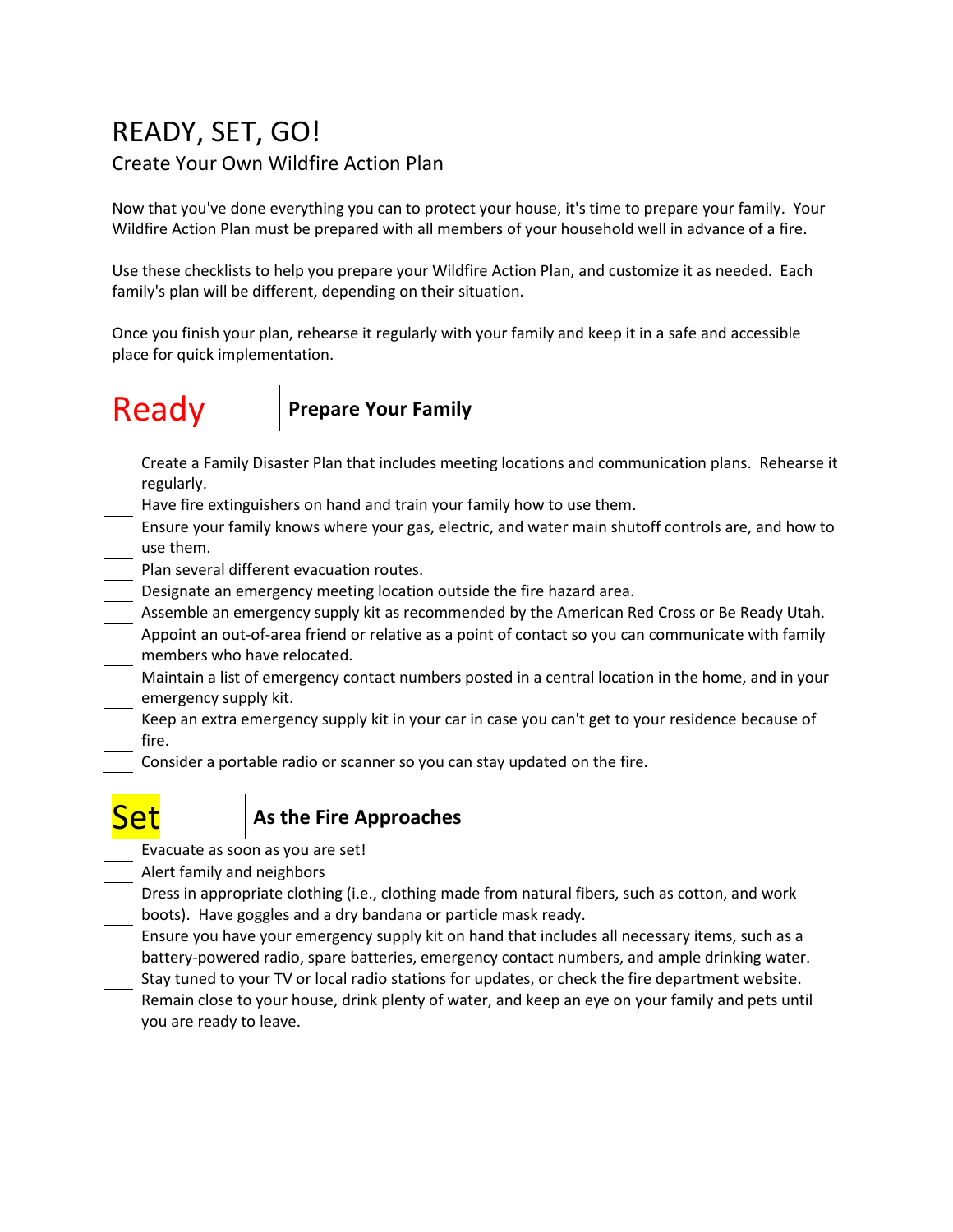### **Inside Checklist**

- Shut all windows and doors, leaving them unlocked.
- Remove flammable window shades and curtains, and close metal shutters.
- Remove lightweight curtains.
- Move flammable furniture to the center of the room, away from windows and doors.
- Shut off gas at the meter. Turn off pilot lights. Keep in mind Dominion Energy crews are the only authorized people to restore natural gas service once it is shut off.
- Leave your lights on so firefighters can see your house under smoky conditions.
- Shut off the air conditioning.

### **Outside Checklist**

- Gather up flammable items from the exterior of the house and bring them inside (e.g., patio furniture, children's toys, door mats, etc.)
- Turn off propane tanks
- Don't leave sprinklers on or water running doing so can waste critical water pressure.
- Leave exterior lights on.
- Back your car into your driveway. Shut doors and windows.
- Have a ladder available.
- Patrol your property and extinguish all small fires until you leave.

Seal attic and ground vents with pre-cut plywood or commercial seals if time permits.

### *If You Become Trapped: Survival Tips*

- Shelter away from outside walls.
- Bring garden hoses inside so embers don't destroy them.
- Patrol inside your home for spot fires and extinguish them.
- Wear long sleeves and long pants made of natural fibers such as cotton.
- Stay hydrated.
- Ensure you can exit the home if it catches fire (remember, if it's hot inside the house, it is four to five times hotter outside).
- Fill tubs and sinks for an emergency water supply.
- Place wet towels under doors to keep smoke and embers out.
- After the fire has passed, check your roof and extinguish any fires, sparks, or embers.
- Check inside the attic for hidden embers.
- Patrol your property and extinguish small fires.
- If there are fires that you cannot extinguish with a small amount of water or in a short period of time, call 911.

# Go! *Early!*

By leaving early, you give your family the best chance of surviving a wildfire. You also help firefighters and first responders by keeping the roads clear of congestion, enabling them to move more freely and do their jobs.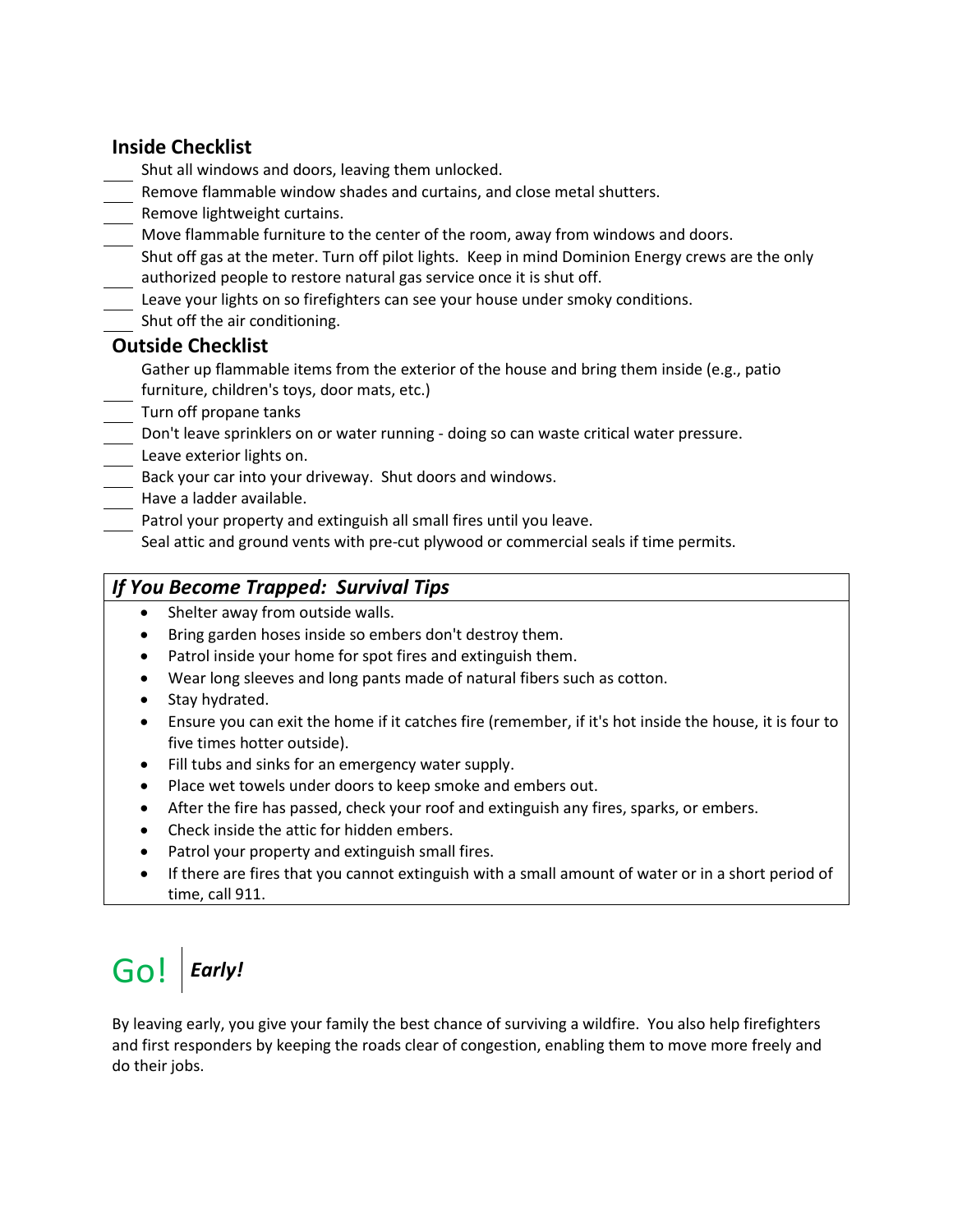### **When to Leave**

Leave early enough to avoid being caught in fire, smoke, or road congestion. Don't wait to be told by authorities to leave. In an intense wildfire, they may not have time to knock on every door. If you are advised to leave, don't hesitate!

### **Where to Go**

Leave to a predetermined location (it should be a low-risk area, such as a well-prepared neighbor or relative's house, a Red Cross shelter, or evacuation center, motel, etc.)

### **How to Get There**

Have several pre-identified routes in case one route is blocked by the fire or by emergency vehicles and equipment. Choose the shortest possible escape route away from the fire. The City will also advise of recommended routes.

### **What to Take**

Take your emergency supply kit containing family and pet necessary items.

### **Emergency Supplies**

FEMA and the American Red Cross recommend every family have an emergency supply kit assembled long before a wildfire or other emergency occurs. The checklist contains some considerations for contents. For more information on emergency supplies, visit the American Red Cross website at www.redcross.org or the Be Ready Park City website at www.BeReadyPark City.org

| Three- to seven-day supply of water (one gallon per person per day, add more for pets & cooking).   |
|-----------------------------------------------------------------------------------------------------|
| Non-perishable food for all family members and pets (three- to seven-day supply).                   |
| First aid kit.                                                                                      |
| Flashlight, battery-powered/solar-powered/hand-cranked radio, and extra batteries.                  |
| Weather-appropriate clothing for all members of the family.                                         |
| An extra set of car keys, credit cards, cash or traveler's checks.                                  |
| Sanitation supplies.                                                                                |
| Extra eyeglasses or contact lenses.                                                                 |
| Important family documents and contact numbers.                                                     |
| Map marked with evacuation routes.                                                                  |
| Prescriptions or special medications.                                                               |
| Family photos and other irreplaceable items.                                                        |
| Easily carried valuables.                                                                           |
| Personal computers (information on hard drives and disks).                                          |
| Chargers for cell phones, laptops, etc.                                                             |
| Note: Keep an old pair of shoes and a flashlight handy near your emergency supply kit, in case of a |
| sudden evacuation at night.                                                                         |